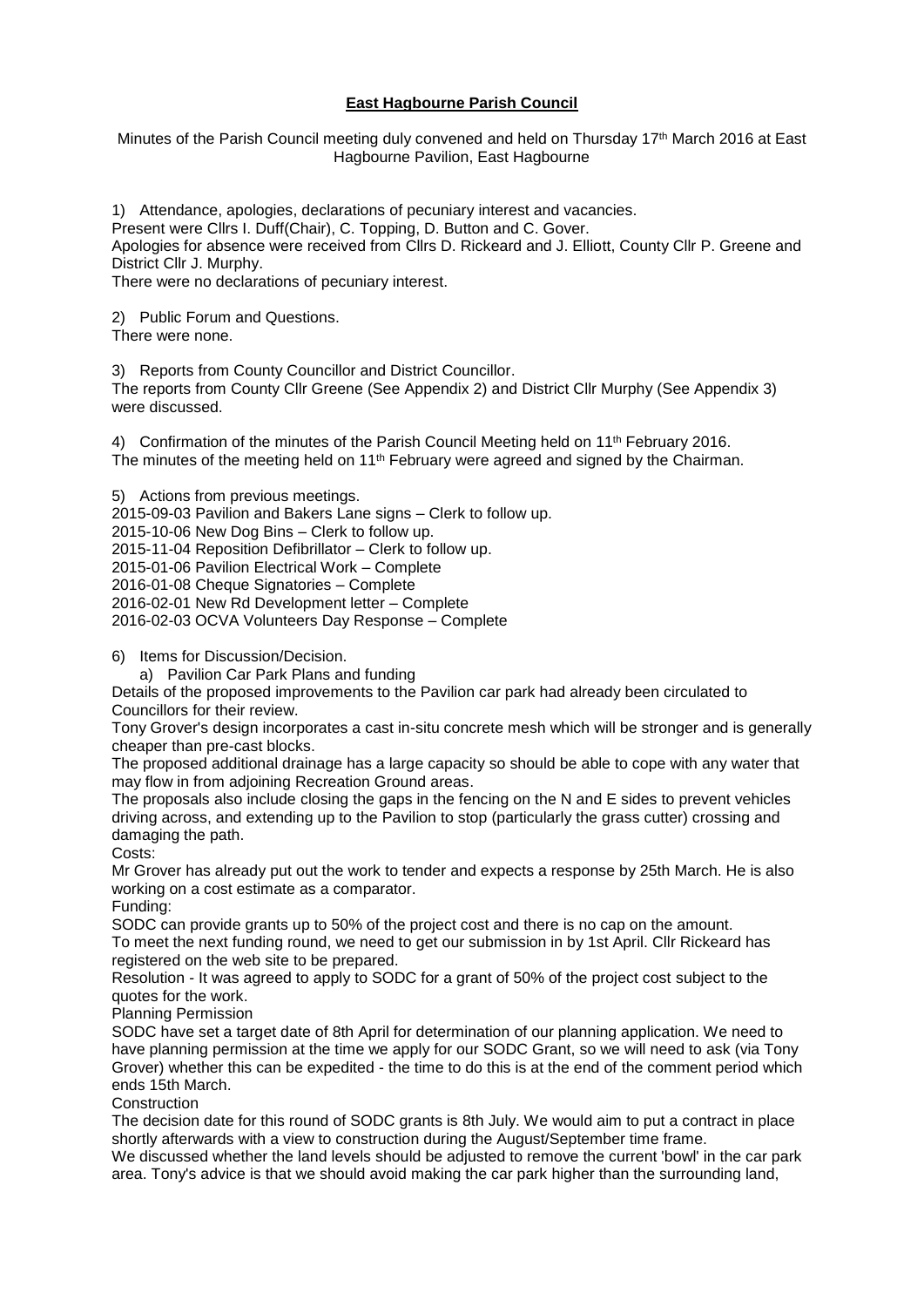because this could cause pooling of water in the adjacent areas. Instead, the surface will be constructed to be the same level as the surrounding land.

### b) Recreation ground Grass Cutting

A meeting of the management Committee (EHSRC) was held on Tuesday 8th March to discuss football matters. HUFC are experiencing financial problems in a number of areas.

The Parish Council provides regular grass cutting of the whole Recreation Ground, but only throughout the warmer months.

Hagbourne United provide additional cutting to the playing field area as well as line-marking of the pitch.

The grass is sometimes too long for an effective cut either by the contractors or by HUFC's small rideon mower which has suffered regular breakdowns.

Actions:

Now that the Pavilion is established, EHSRC ask that Council review the terms of the grass-cutting contract

(i) to provide more regular visits (fortnightly?) over a longer season including through the winter months if needed.

(ii) To include the area recently cleared in the NE corner of the site. This area is not completely flat and so will need a different machine than the one used for the main area.

(iii) To include the new car park after the resurfacing later this year. The contractors are already handling the current car park, but some discussion would be worthwhile to understand both their and our needs.

It was agreed to increase the frequency of grass cutting subject to the cost. The Clerk will arrange a meeting with the contractors.

### c) Bus Subsidy Withdrawal

OCC confirmed withdrawal of all bus subsidies at their budget meeting in February. The effective date has been moved back a little, to 20th July.

A 'Downland Transport Users Group' has been formed between the villages served (Moretons, Astons, Blewbury, Upton & the Hagbournes) under the leadership of Maranda St-John Nicholls (Blewbury).

Mary Harrison and Cllr Rickeard represent East Hagbourne.

#### 94/95 Service

For the 94/95, this means that the future of the service is in the hands of Thames Travel, who are working on how to retain some service on a commercial basis. They have to give 56 days notice of starting or stopping a service, so we would expect some news around mid-May or before.

#### 131 Service

The 131 runs twice weekly (once per day, Wednesday and Friday) starting at East Hagbourne and linking the villages to Wallingford with enough time for shopping and business.

In our discussions in the Downland group it is clear that many people have business needs in Wallingford, so the 94/95, connecting to Didcot, does not meet their needs.

The bus is currently provided by OCC and there is no fare payable - it is a small 12 seater vehicle, with trained drivers able to help less mobile passengers.

There is the possibility for local councils to fund the service (and in principle to recoup costs from users, although the mechanism to do this may involve some work).

This is clearly a minority market, but does serve a number of people who may have limited transport options.

We have a rough estimate of the cost from our discussions with OCC: to operate one service per week should cost about £2340 per annum, which could be shared between the villages.

It was agreed that the council would in principle be prepared to contribute towards the cost of the 131 Service subject to the final proposal and cost.

#### d) Queen's Birthday Celebrations

It was agreed to apply for the grant available from SODC and offer the money to planned events in the parish.

### e) Annual Parish Meeting

The Annual Parish Meeting will take place on 14<sup>th</sup> April at 7.30pm in The Village Hall. The Green Gap and Neighbourhood Plan will be the main topics for discussion.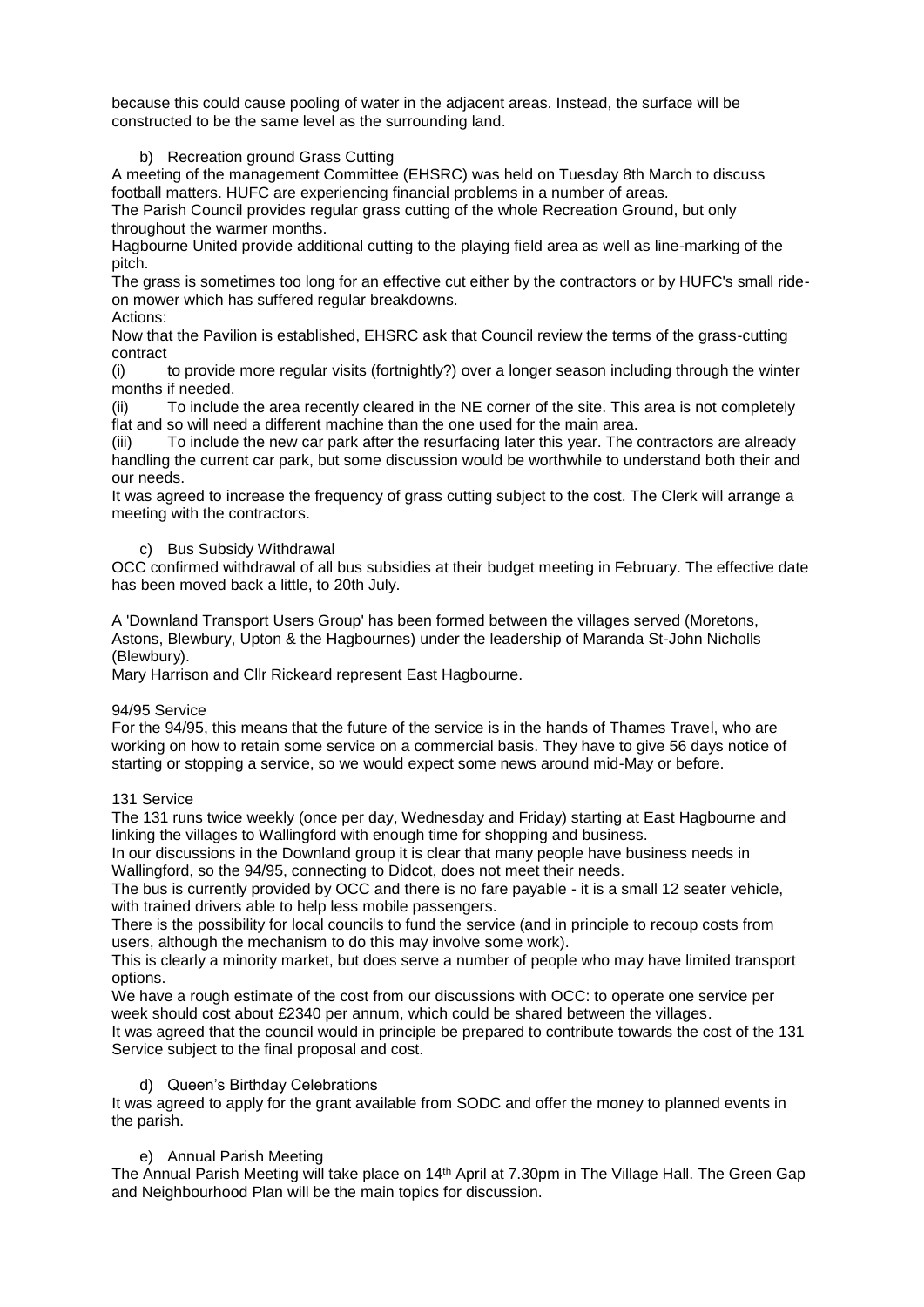#### 7) Items for Report

### a) Neighbourhood Plan

Cllr Topping reported that he attended a training session provided by Community First Oxfordshire(CFO). CFO can offer two packages to help with the Neighbourhood Plan - £6000 to support the Steering Group or £12000 for a more complete package.

The Steering Group have a meeting next week to plan the launch on 5<sup>th</sup> May.

The Steering Group will apply to SODC and Locality for grants to complete the plan.

### b) New Road Development Application

The application will go before the SODC Planning Committee on 27<sup>th</sup> April. The Parish Council will have the opportunity to speak at the meeting.

### c) Parish Website

A meeting has been arranged with the webmaster to discuss finding a new webhost and how other volunteers can add information to the website.

### d) Cemetery Committee Status

The Cemetery Report (Appendix 4) was noted. Two Parish Councillors will have to be appointed to the Cemetery Committee at the Annual Meeting of the Parish Council in May.

#### e) Allotment Report

The Allotment Report (Appendix 5) was noted.

### 8) Correspondence.

- a) Didcot Garden Town Meeting Cllrs Topping and Duff to attend.
- b) Oxfordshire Together
- c) OALC Training

#### 9) Finance.

- a) Expenditure and receipts since the last meeting and account balances.
	- I) Payments for approval:-

| <b>EHSRC</b>                       | Room hire                              | 27.50   |
|------------------------------------|----------------------------------------|---------|
| L. Dalby                           | Clerk's salary                         | 413.20  |
| Thames water                       | Water supply                           | 26.60   |
| <b>OPFA</b>                        | Subscription                           | 50.00   |
| Zurich municipal                   | Insurance                              | 2093.13 |
| Hagbourne Village Hall             | Room hire and car park electricity     | 292.14  |
| <b>OALC</b>                        | Subscription                           | 223.24  |
| Dentons UKMEA LLP                  | Services re Grainger planning proposal | 4200.00 |
| <b>SODC</b>                        | Dog bins                               | 276.28  |
| <b>Community First Oxfordshire</b> | Subscription                           | 55.00   |
| <b>Church Restoration Fund</b>     | Donation                               | 2000.00 |
| <b>Hagbourne Charities</b>         | Allotment lease                        | 500.00  |

#### 10) Receipts

| East and West Hagbourne | Reimbursement of clerk's salary             | 375.00 |
|-------------------------|---------------------------------------------|--------|
| Cemetery Committee      |                                             |        |
| Slade Legal             | Reimbursement of sum held in client account | 4.00   |

11) The account balances are:-

| Community $a/c - 26th$ February 2016                  | £35,945.93 |
|-------------------------------------------------------|------------|
| Base RateTracker a/c – 31 <sup>st</sup> December 2015 | £2.101.61  |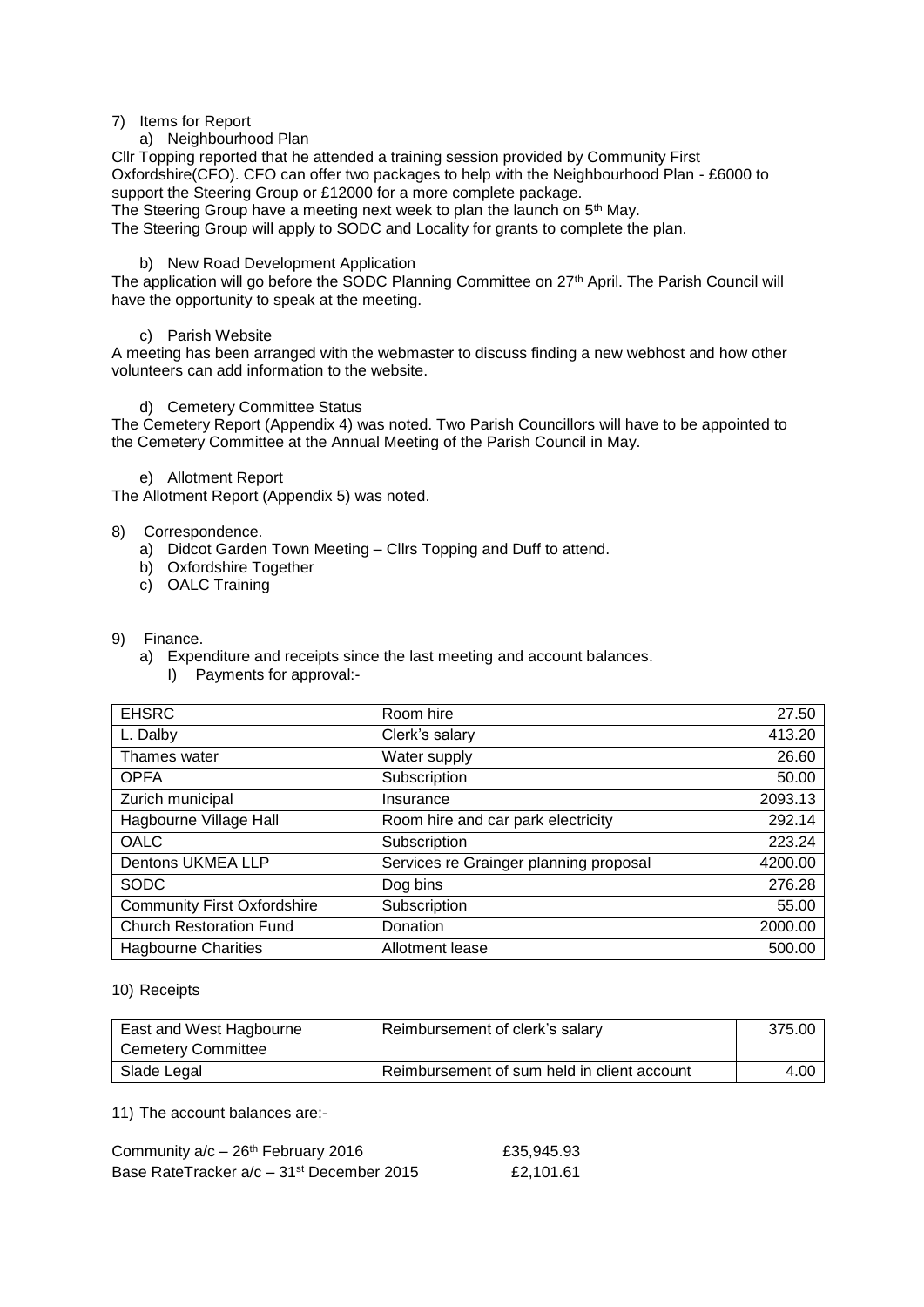| East and West Hagbourne cemetery                      |          |
|-------------------------------------------------------|----------|
| Community a/c - 23rd November 2015                    | £2796.62 |
| Business saver $a/c - 31$ <sup>st</sup> December 2015 | £841.98  |

a) Appointment of Internal Auditor

Cllr Button reported that he and Cllr Duff had met with Trish Ingam to discuss the Internal Audit. Cllrs Button and Duff recommended that Mrs Ingam was appointed as Internal Auditor the Parish Council. The appointment was approved.

b) Status of Cheque Signatories

The bank have confirmed that Cllr Elliot can now sign cheques.

12) Items for report and inclusion on the May agenda.

- Annual Meeting of the Parish Council<br>- EHPC Mission Statement
- EHPC Mission Statement

There being no further business the meeting was declared closed at 9.50pm.

Signed……………………………………………………….Dated……………………………………………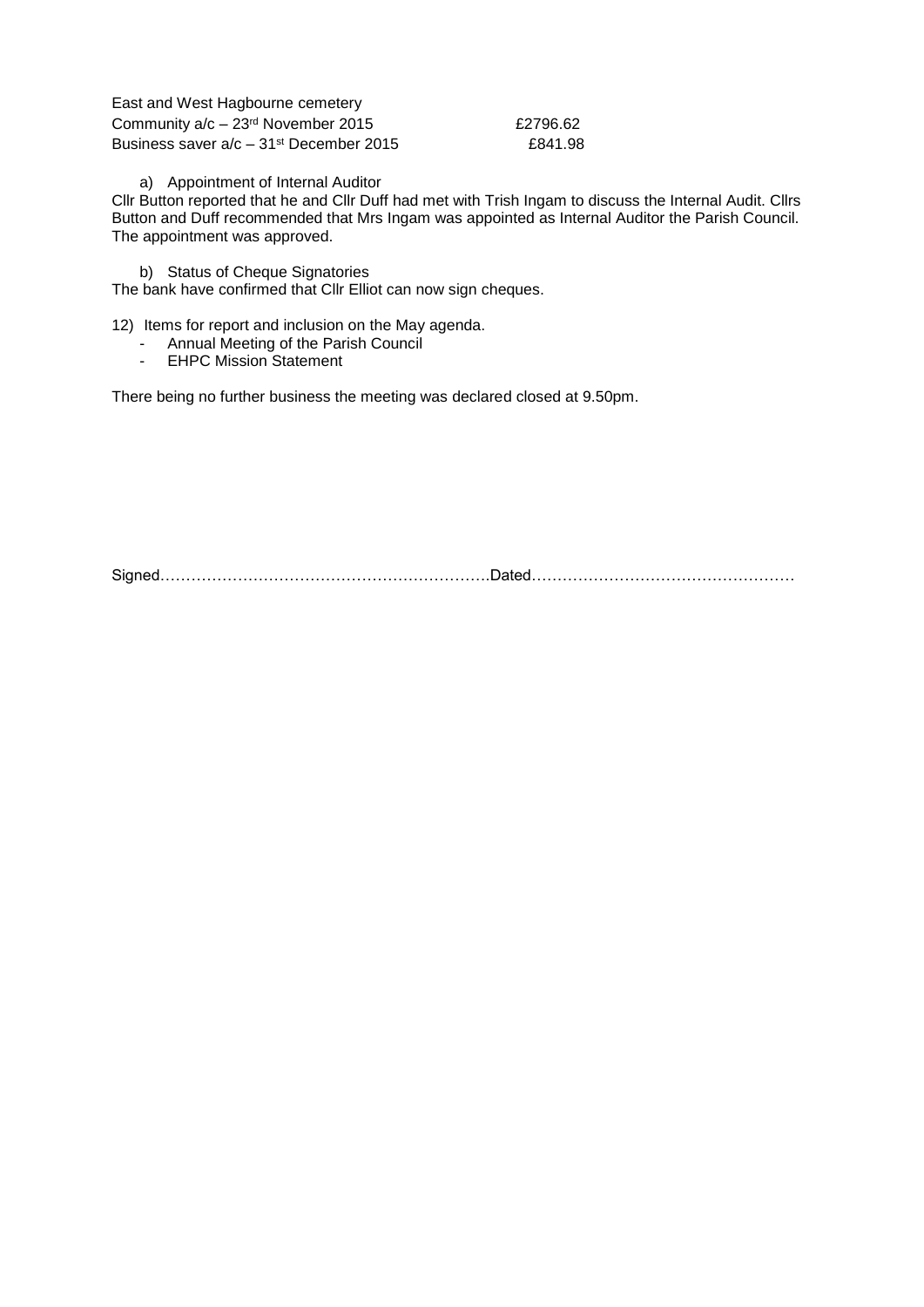**ACTION NO WHAT WHO STATUS 2015-09-03** Pavilion and Bakers Lane Signs LD Requested **2015-10-04** | Highways – lines and signs  $|LD|$  On Hold **2015-10-05** Highways Services LD LD On Hold **2015-10-06** New Dog Bins LD Requested **2015-11-04** Reposition Defibrillator **LACCO LETTER LETTER LETTER 1** Letter sent **2015-11-05** Web Hosting Service CG/DR Ongoing **2016-01-01** Kingsholme Close support email LD **2016-01-05** Car Park Drainage DR 2016-01-07 Queen's 90<sup>th</sup> Birthday Celebrations All **2016-03-01** Car Park Funding Application DR **2016-03-02** Grass Cutting Review 1DD **2016-03-03** Appointment Internal Auditor DB

ATTACHMENT: Actions from previous meetings

Appendix 2

County Councillors Report March 2016

### **BUDGET**

Prior to Christmas, Oxfordshire County Council (OCC) went out to consultation on possible additional budget cuts totalling £51m, at the time believed to be the worstcase scenario. However, due to a change in the funding formula, which penalised shire counties, the settlement was even worse than expected and the additional savings required now total £69m. In response to protests from shire counties, on 11th February the Government announced transitional funding and OCC will receive £9m across two financial years in respect of this.

The Council met on Tuesday 16th February to debate the budget measures necessary to achieve the savings. Although most of the savings will still go ahead, a cross-party agreement was made on the day incorporating the following changes:

- A total of £2m of savings relating to Early Intervention Hubs and Children's Centres will now not take place. An original £6m saving on Early Intervention Hubs and Children's Centres - agreed by the council at its annual budget meeting in February 2015 - will still take place. No decisions have been taken at this stage on how this £2m will be spent.
- A total of £3m of savings relating to day centres (including transport to day centres) will now not take place. Instead they will be replaced by a saving of £1m from 2017/18 resulting from a full review of all day services for older people.
- There will be a further £300,000 contribution to the budget from reserves.

The net result of this is that the council will be able to set a balanced budget in 2016/17 but over the medium term now has £15.2m of unidentified savings to make as opposed to the previous figure of £11.2m. The new £4m of unidentified savings all fall in 2017/18.

A number of other important decisions were made during the debate:

 A cross-party board of county councillors will be created to consider how best to use the transitional funds.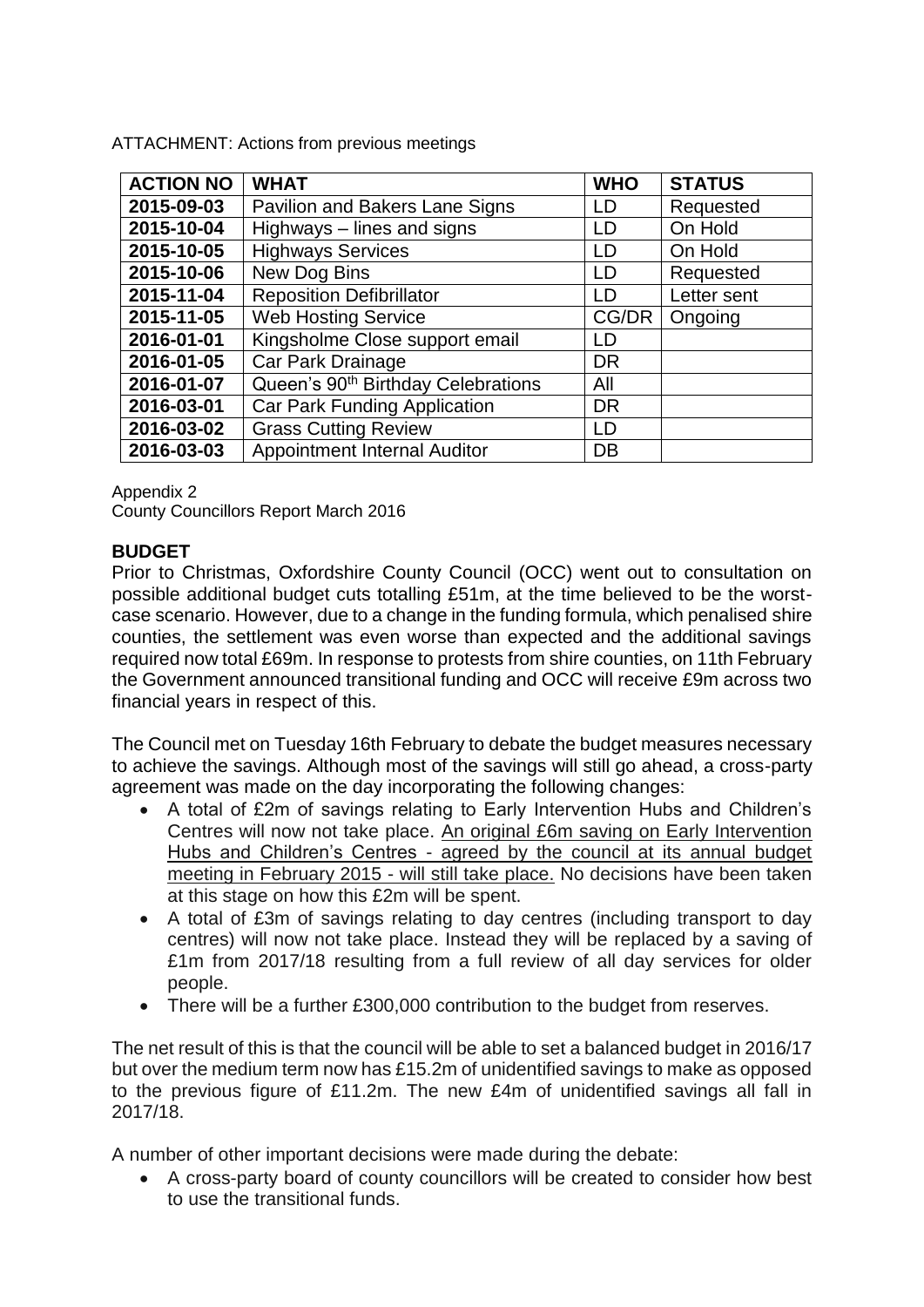- The council will consider workplace parking with a view to early implementation.
- There will be a review of the number of Cabinet members.
- The benefits of a Unitary Council will be discussed on a cross-party basis and full and timetabled consultation will be prepared. This will be subject a free vote for all councillors.

# **PROPOSALS FOR DISTRICT UNITARY COUNCILS**

On Thursday 25th February a surprise announcement was made by Oxfordshire's District Councils and Oxford City Council. (This may have been in response to OCC's call for a debate on a single Unitary Council for the county.) It called for the abolition of OCC and the establishment of four district unitaries:

- A new Southern Oxfordshire Unitary Authority would cover the area currently administered by Vale of White Horse and South Oxfordshire District Councils.
- An Oxford City Unitary Authority would be formed in the centre of the county, covering the area currently administered by Oxford City Council.
- A West Oxfordshire-Cotswold Unitary Authority covering the area currently administered by West Oxfordshire District Council and Cotswold District Council.
- A Cherwell-South Northants Unitary Authority covering the area currently administered by Cherwell District Council and South Northamptonshire Council.

OCC welcomes the District Councils' engagement in the Unitary debate and will shortly be putting forward its own proposals.

# **MAJOR INCIDENT AT DIDCOT POWER STATION**

There was a partial building collapse of Didcot A Power Station on Tuesday 23rd February and a major incident was declared. The multi-agency rescue operation continued over the weekend of 27th/28th February with emergency services cooperating with structural engineers and demolition experts. The partially collapsed building remained unstable making it a complex operation. At the time of writing (February 29th), there was one fatality, three people missing and five injured. Updates are posted regularly on the OCC website.

# **VILLAGE RESILIENCE FUND**

Oxfordshire communities are being urged to tap into a special 'resilience' fund to help them to cope better with emergencies. The SSE (Scottish and Southern Energy) Resilient Communities Fund offers up to £20,000 to help communities to:

- Protect the welfare of vulnerable people during a major power cut or emergency due to severe weather.
- Enhance community facilities and services that may be needed during a major power cut or emergency due to severe weather.
- Improve communication during an emergency situation, to keep communities informed or to aid contact between local groups and response services

Further information at<https://www.ssepd.co.uk/Resiliencefund/> or call 0141 224 7191

# **THIRD READING BRIDGE**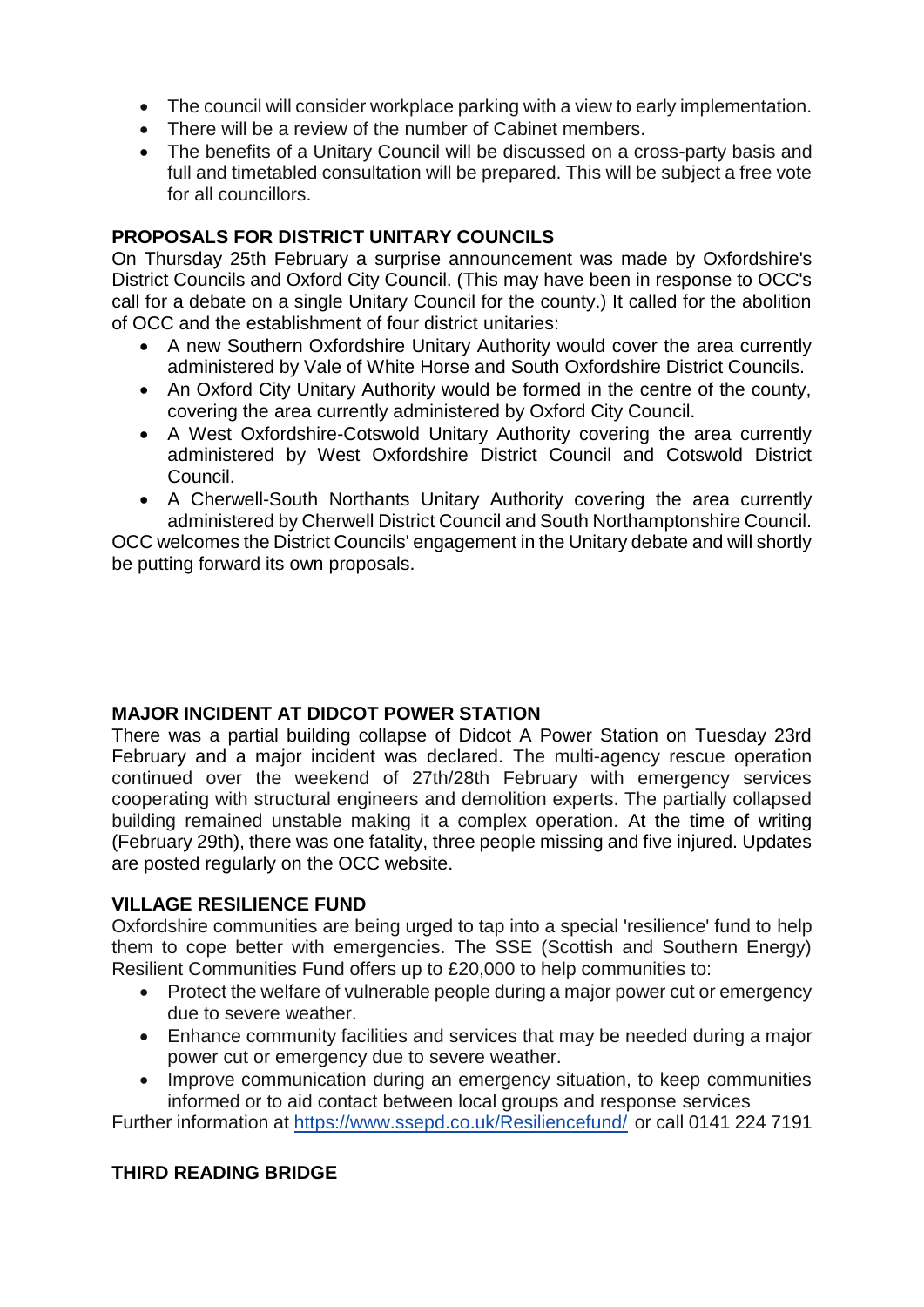Various Berkshire councils and enterprise groups have been campaigning vigorously in recent years for a new Thames crossing known as the 'Third Reading Bridge'. The bridge would link the end of the A329(M) in Berkshire to Playhatch in Oxfordshire. The enthusiasm of the scheme promoters is not shared by many Oxfordshire residents who are concerned about the large amount of extra traffic that would be deposited on to already congested rural roads. Historically, both OCC and South Oxfordshire District Council have shared residents' concerns, but both councils recently agreed to contribute funds to a 'Strategic Outline Business Case' in order to remain part of the process. OCC has made it clear to the other partners in this piece of work, that the council, by helping to fund this work, is not inherently supporting the scheme and will await the results of this work before taking a position on whether to support a full business case submission for funding. This decision process will also involve further consultation with the communities the scheme could impact upon. An initial report is due this autumn.

Appendix 3 District Councillors Report March 2016

The thing foremost in our minds is the terrible event at Didcot Power Station. All of us have those hurt or lost and their families in our thoughts and prays at this time. Anything that we can do to help will be done.

This month has seen a number of important events, all of which affect our residents one way or another.

### **Council Tax**

Firstly, when Council met on the 18th February it approved the budget for 2016/2017, which means that, whilst OCC have increased their bill by 3.99% and with a 1.99% rise for the Police and Crime Commissioner, SODC has kept it's element of the Council Tax frozen. This has been achieved without cuts to any of our services, which will be maintained at or above their present standards.

## **Corporate Services Project**

This financial 'win' is due, in no small part, to the pioneering work done by SODC in linking with the Vale of the White Horse in commissioning the original outsourcing of services some years ago. Without the experience gained, it would not have been possible for SODC to come to agreement with the four other councils now to sign up to the new Corporate Services Agreement. For SODC there is a saving of around £1 Million for each year of the new contract. Now that all parties have formally agreed, the work of recruiting the Contract Manager has begun. By now you will have probably heard that our Chief Executive, David Buckle, has decided that this is a good time for him to take retirement. David has worked hard to make SODC the success story it is today, and will be very active in recruiting our new Chief Executive as well before he leaves us.

## **Oxfordshire Vision**

The third announcement is that the five district councils in Oxfordshire - including Oxford City Council - have announced their bid for devolution by the formation of three unitary authorities. This would mean the abolition of Oxfordshire County Council. If agreed, for us this will mean that SODC will merge with the Vale of the White Horse, taking on many responsibilities presently with the County Council and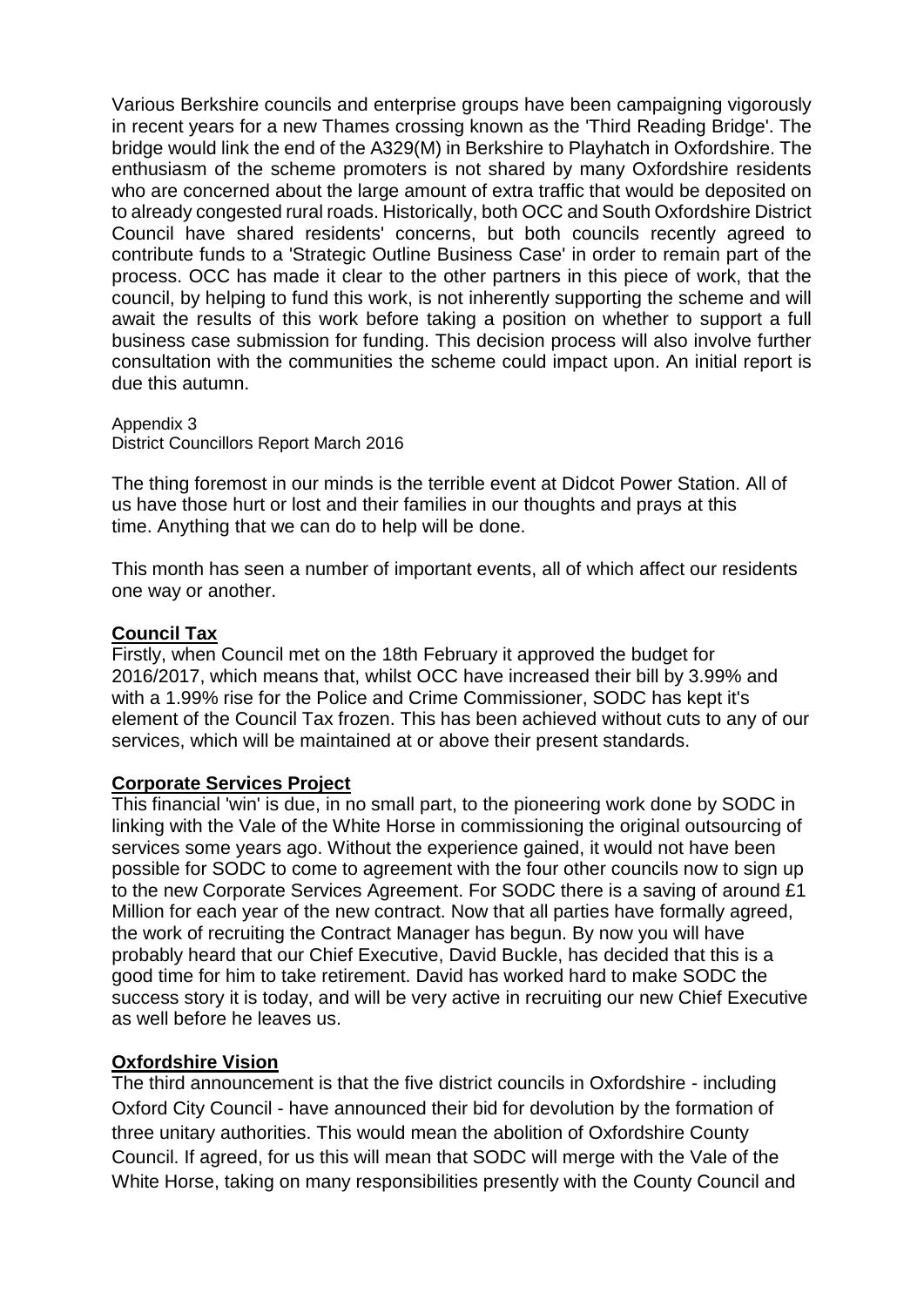gaining new powers from Westminster. At the same time, we will manage others such as transport planning and waste disposal, through a combined authority formed by the new unitary councils. Crucially, and possibly uniquely in the country, the plan proposes the transfer of adult social care to the NHS. The needs of rural and city communities are very different and the Oxfordshire Vision proposal will ensure that the new councils replacing the existing two tiers with one, are the best match for those needs. This proposal has cross-party support from all of the MPs within our county - including the Prime Minister - and we hope that everyone will join us in supporting this exciting evolution of local government. More information, and news as it developments can be found on our website <http://www.oxfordshire.vision/>

# **Team News**

Our Food and Safety Team won Team of the Year at an independent Employee of the Year Awards in Oxford. The awards are open to organisations from both the public and private sector, so it's a great prize to pick up. In addition to this the council's legal team has passed their annual Lexcel assessment. This is the Law Society's mark for excellence in management and customer care.

## **Planning and Development**

A public inquiry into **[89 homes near](http://southandvale.us8.list-manage1.com/track/click?u=33bec1cf8b5523ad47c7183a0&id=9356dcf710&e=eda6ce4f57) Icknield Way** in Chinnor was held at Thame Town Hall. We refused permission for this development as the site is not in our development plan and in our view would be harmful to the local area. It was heard at a public inquiry due to the level of interest in the case and because of the similarities with two other cases which we are challenging in the High Court this May. The council's Officers and witnesses and Chinnor's Parish Council and Neighbourhood Plan Team put up a strong defence of the Council's position. We must now wait for the Inspector's decision later this year.

This year, one of our housing associations, Soha Housing is celebrating the building of its 2,000th home.

## **Didcot Gateway Update**

The Planning Committee unanimously approved outline plans to develop the 'Didcot Gateway' area opposite the station.

This is big news as it means we can move forward with exciting plans to breathe new life into this important area of the town. We'll keep you up to date with progress as it occurs.

## **Rubbish And Waste**

We're holding a focus group with residents to help us improve our waste collection service. It is happening on Wednesday 23 March.

If you know of any residents who might want to take part, ask them to email haveyoursay@southandvale.gov.uk with a brief note telling us why they want to get involved. Everyone who attends the group will receive £20 to cover travel and any other expenses.

# **Bin stickers**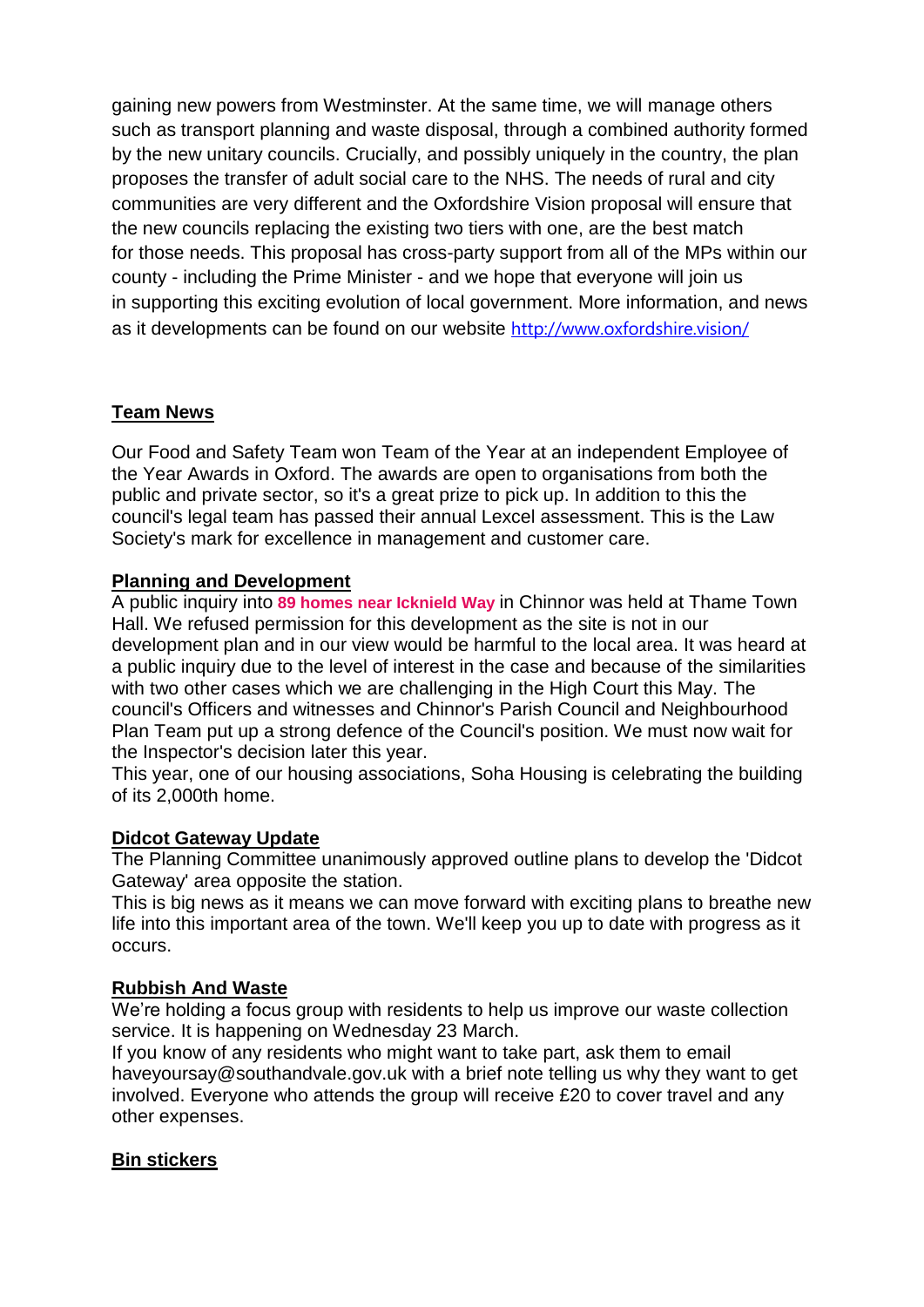We've started putting stickers on bins in Abingdon and Didcot to try and address the ongoing problem we're having with recycling being contaminated with food waste and nappies. This is a trial run, and the stickers have our recycling website address on. If people visit the site they'll see a short message explaining why we're doing it. It's worth having a quick read of the message yourself, so you can respond to any questions you get about the stickers - visit **[www.morerecycling.co.uk](http://southandvale.us8.list-manage1.com/track/click?u=33bec1cf8b5523ad47c7183a0&id=c9efc07905&e=eda6ce4f57)**.

## **Grants**

The window for grants is still open, running until 1 April 2016 for decisions by 10 July 2016 and as previously reported, we have made changes to this process to make it easier to apply so we hope that our communities will make full use of this opportunity. The Working Group's first recommendation regarding the Council Tax Reduction Scheme funding has been agreed by the Cabinet, so Town and Parish Council's should soon receive our letter explaining that a Grant is being made available to help support celebrations to mark our Queen's 90th Birthday. Plans for the remaining funds are still being worked on and we expect to announce these shortly.

## **Forum for community groups**

Our annual event to get local community and voluntary groups together so they can share ideas and advice is coming up soon.

The South and Vale Voluntary and Community Sector Forum will take place on Wednesday 23 March at Cornerstone from 9am to 4.30pm. Please invite community and voluntary groups in your area to come along.

For more details about the day's programme please see **[OCVA's forum page](http://southandvale.us8.list-manage1.com/track/click?u=33bec1cf8b5523ad47c7183a0&id=368350441e&e=eda6ce4f57)**. If you have any questions about the event please email OCVA or call them on 01865 251946.

# **Air quality consultation**

We want to know what everybody thinks of some ideas that could reduce harmful vehicle emissions in South Oxfordshire, in particular in Wallingford, Watlington and Henley.

We employed some air quality experts to look into the problem, and they've made some suggestions, including a couple of ideas that would make a big difference in Wallingford and Watlington.

You can find out more and comment on what the air quality experts have recommended at

www.southoxon.gov.uk/lowemissions until 25 March.

## **PCSO report**

We part fund six PCSOs in South Oxfordshire. Between July and December 2015 the work they carried out included:

Providing support for 491 victims of crime, an under age test purchase operation in Wallingford, a drink and drug driving awareness event in Wheatley and a pre-Halloween awareness crime reduction event in Didcot.

For more about what our PCSOs have been up to see the **[Q2 and Q3 neighbourhood](http://southandvale.us8.list-manage2.com/track/click?u=33bec1cf8b5523ad47c7183a0&id=49f18f9eac&e=eda6ce4f57)  [policing](http://southandvale.us8.list-manage2.com/track/click?u=33bec1cf8b5523ad47c7183a0&id=49f18f9eac&e=eda6ce4f57) report**.

Appendix 4

REPORT ON THE EAST & WEST HAGBOURNE CEMETERY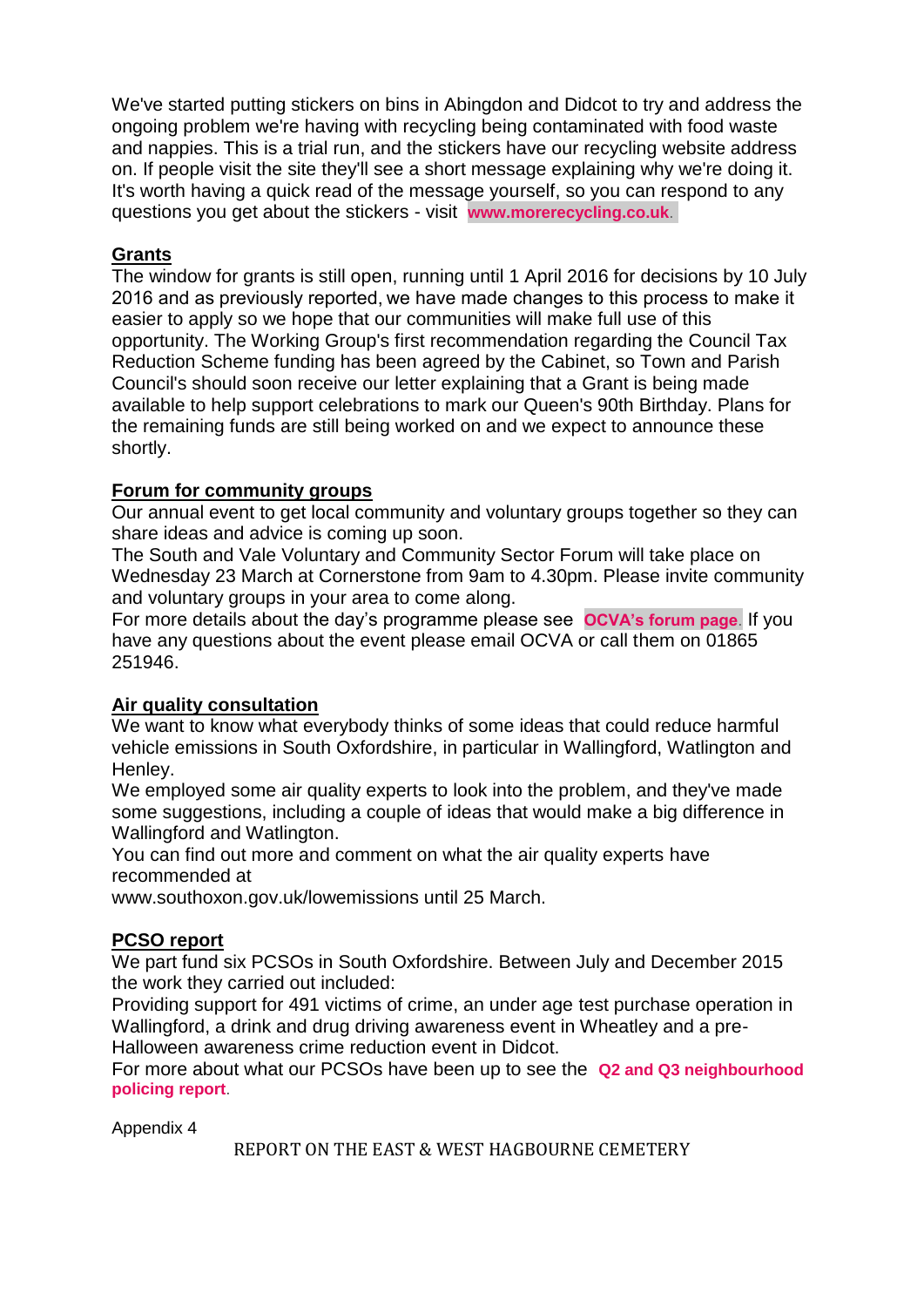The E&WHC Management Committee met on 9th March 2016 to review current progress within the New Cemetery.

The overbearing nature of the line of trees separating the New from the Old cemeteries was discussed and the results of the visits of three separate tree surgeons. The remedies suggested seemed to offer conflicting actions. It was agreed that a further view was to be obtained from a contact suggested by the Chairman. In all events the work will most probably have to be deferred until October when the official bird nesting season has ended. Discussions with the PCC were ongoing with regard to the financial liability arising from the need to have these trees made safe.

It was reported that the level of Fees being charged seemed to be quite low in comparison with other nearby Cemeteries and it was agreed to address this matter at the next meeting of the Cemetery Committee.

It was also reported that the Parish Councils from both East and West Hagbourne had now agreed to the change in future status of the Cemetery Committee with effect from 1<sup>st</sup> April 2016. From that date full responsibility for the physical and financial management of the New Cemetery would be vested with East Hagbourne Parish Council through a Committee set up for this specific purpose. The membership of the Committee would have two representatives from EHPC and one from WHPC. The Chair of the Committee would rotate between those three persons for each ensuing year. The Clerk of EHPC would also have direct responsibility for the bookings and maintenance of the Cemetery. Up to two lay members from each Parish were also to be recruited to the Committee but would have no vote.

Derek Button 16th March 2016

Appendix 5

# ALLOTMENT REPORT

The 2015/6 Season has seen all 38 plots being let and worked, although some to a lesser degree than is deemed to be acceptable. 32 plots are let to Villagers, 1 is let to a person living in Upton and the remaining 5 are let to people living in Didcot.

At the time of writing there is only one person on the waiting list but there is thought to be another strong enquiry on its way. There were two others on the waiting list from earlier in the year but there was no response from them when they were contacted in February to ascertain their continued interest

Rent demands for 2016/7 will be being sent out shortly for renewal with effect from 1st April next. To date there have been notifications from 3 plot holders that they will not be renewing their plot for the coming year. The Allotment Management Committee are considering not allowing 2 plot holders to renew their agreements owing to the lack of cultivation on their plots during the year.

A notice is being placed in the April Parish Magazine and other notices are being posted on the village notice boards to advertise the current vacancies.